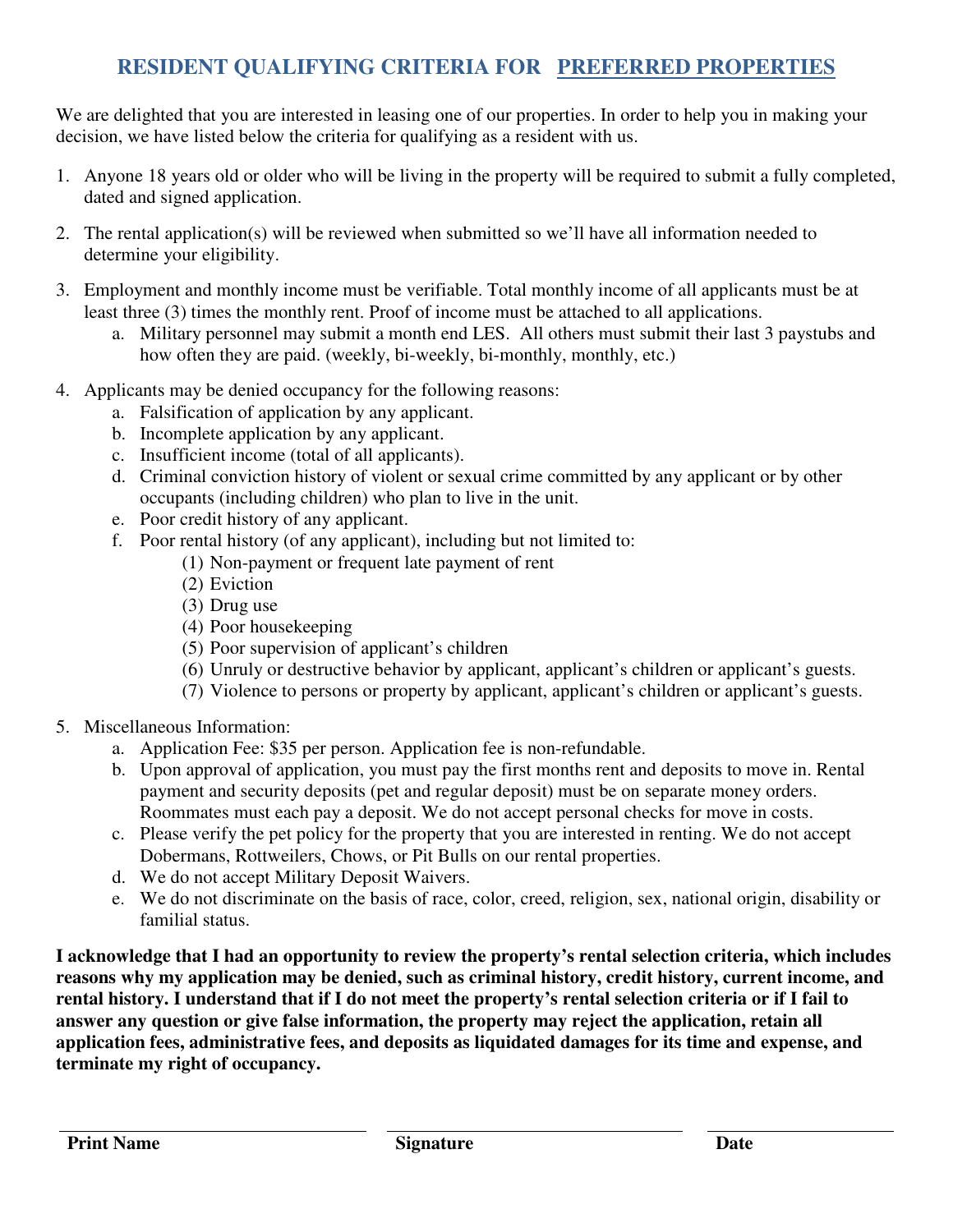Received on \_\_\_\_\_\_\_\_\_\_\_\_\_\_\_\_\_\_\_\_\_\_\_(date) at \_\_\_\_\_\_\_\_\_\_\_(time)

TEXAS ASSOCIATION OF REALTORS®

## RESIDENTIAL LEASE APPLICATION

USE OF THIS FORM BY PERSONS WHO ARE NOT MEMBERS OF THE TEXAS ASSOCIATION OF REALTORS® IS NOT AUTHORIZED.<br>©Texas Association of **REALTORS®, Inc. 2018** 

## *Each occupant and co-applicant 18 years or older must submit a separate application.*

| Property Address:                                                                                                                                                                                                                                                                                                                                            |                                                                                                                                                                                                                                                                                                                                                                                                                                                                   |                                                                                                                                                                                                                                |                      |                                      |
|--------------------------------------------------------------------------------------------------------------------------------------------------------------------------------------------------------------------------------------------------------------------------------------------------------------------------------------------------------------|-------------------------------------------------------------------------------------------------------------------------------------------------------------------------------------------------------------------------------------------------------------------------------------------------------------------------------------------------------------------------------------------------------------------------------------------------------------------|--------------------------------------------------------------------------------------------------------------------------------------------------------------------------------------------------------------------------------|----------------------|--------------------------------------|
| Anticipated: Move-in Date: Monthly Rent: \$<br>Initial Lease Term Requested: (months)                                                                                                                                                                                                                                                                        |                                                                                                                                                                                                                                                                                                                                                                                                                                                                   |                                                                                                                                                                                                                                | Security Deposit: \$ |                                      |
| Property Condition: Applicant is strongly encouraged to view the Property prior to submitting any application.<br>Landlord makes no express or implied warranties as to the Property's condition. Applicant requests Landlord consider the<br>following repairs or treatments should Applicant and Landlord enter into a lease: 1988 1998 1999 1999 1999 199 |                                                                                                                                                                                                                                                                                                                                                                                                                                                                   |                                                                                                                                                                                                                                |                      |                                      |
|                                                                                                                                                                                                                                                                                                                                                              |                                                                                                                                                                                                                                                                                                                                                                                                                                                                   |                                                                                                                                                                                                                                |                      |                                      |
| Applicant was referred to Landlord by:<br>Newspaper Sign Internet                                                                                                                                                                                                                                                                                            |                                                                                                                                                                                                                                                                                                                                                                                                                                                                   |                                                                                                                                                                                                                                |                      | $(e-mail)$                           |
| Applicant's name (first, middle, last)<br>Is there a co-applicant? $\Box$ yes $\Box$ no If yes, co-applicant must submit a separate application.<br>Applicant's former last name (maiden or married) ____________                                                                                                                                            |                                                                                                                                                                                                                                                                                                                                                                                                                                                                   |                                                                                                                                                                                                                                |                      |                                      |
| E-mail                                                                                                                                                                                                                                                                                                                                                       | <u> 1989 - Johann Stein, marwolaethau a bhann an t-Amhair an t-Amhair an t-Amhair an t-Amhair an t-Amhair an t-A</u>                                                                                                                                                                                                                                                                                                                                              |                                                                                                                                                                                                                                | Home Phone           |                                      |
|                                                                                                                                                                                                                                                                                                                                                              |                                                                                                                                                                                                                                                                                                                                                                                                                                                                   |                                                                                                                                                                                                                                |                      |                                      |
|                                                                                                                                                                                                                                                                                                                                                              |                                                                                                                                                                                                                                                                                                                                                                                                                                                                   |                                                                                                                                                                                                                                |                      |                                      |
|                                                                                                                                                                                                                                                                                                                                                              |                                                                                                                                                                                                                                                                                                                                                                                                                                                                   |                                                                                                                                                                                                                                |                      |                                      |
|                                                                                                                                                                                                                                                                                                                                                              |                                                                                                                                                                                                                                                                                                                                                                                                                                                                   |                                                                                                                                                                                                                                |                      |                                      |
|                                                                                                                                                                                                                                                                                                                                                              | Name: Name: Name: Name: Name: Name: Name: Name: Name: Name: Name: Name: Name: Name: Name: Name: Name: Name: Name: Name: Name: Name: Name: Name: Name: Name: Name: Name: Name: Name: Name: Name: Name: Name: Name: Name: Name:<br>Address:<br>Phone: E-mail: E-mail: E-mail: E-mail: E-mail: E-mail: E-mail: E-mail: E-mail: E-mail: E-mail: E-mail: E-mail: E-mail: E-mail: E-mail: E-mail: E-mail: E-mail: E-mail: E-mail: E-mail: E-mail: E-mail: E-mail: E-mai |                                                                                                                                                                                                                                |                      |                                      |
| Name all other persons who will occupy the Property:                                                                                                                                                                                                                                                                                                         |                                                                                                                                                                                                                                                                                                                                                                                                                                                                   |                                                                                                                                                                                                                                |                      |                                      |
|                                                                                                                                                                                                                                                                                                                                                              |                                                                                                                                                                                                                                                                                                                                                                                                                                                                   | Relationship: __________________                                                                                                                                                                                               |                      | _ Age: ___________                   |
|                                                                                                                                                                                                                                                                                                                                                              |                                                                                                                                                                                                                                                                                                                                                                                                                                                                   |                                                                                                                                                                                                                                |                      | Age: ___________                     |
|                                                                                                                                                                                                                                                                                                                                                              |                                                                                                                                                                                                                                                                                                                                                                                                                                                                   | Relationship: _____________________                                                                                                                                                                                            |                      |                                      |
| Name:                                                                                                                                                                                                                                                                                                                                                        |                                                                                                                                                                                                                                                                                                                                                                                                                                                                   | Relationship: example and the set of the set of the set of the set of the set of the set of the set of the set of the set of the set of the set of the set of the set of the set of the set of the set of the set of the set o |                      | Age: _______                         |
| <b>Applicant's Current Address:</b>                                                                                                                                                                                                                                                                                                                          |                                                                                                                                                                                                                                                                                                                                                                                                                                                                   |                                                                                                                                                                                                                                |                      | Apt. No.                             |
|                                                                                                                                                                                                                                                                                                                                                              |                                                                                                                                                                                                                                                                                                                                                                                                                                                                   |                                                                                                                                                                                                                                |                      | (city, state, zip)                   |
| Landlord or Property Manager's Name:                                                                                                                                                                                                                                                                                                                         |                                                                                                                                                                                                                                                                                                                                                                                                                                                                   |                                                                                                                                                                                                                                | Email:               |                                      |
| Date Moved-In: __________________________________Move-Out Date _________________                                                                                                                                                                                                                                                                             |                                                                                                                                                                                                                                                                                                                                                                                                                                                                   | Mb:                                                                                                                                                                                                                            |                      | Fax: ____________________<br>Rent \$ |
|                                                                                                                                                                                                                                                                                                                                                              |                                                                                                                                                                                                                                                                                                                                                                                                                                                                   |                                                                                                                                                                                                                                |                      |                                      |
|                                                                                                                                                                                                                                                                                                                                                              |                                                                                                                                                                                                                                                                                                                                                                                                                                                                   |                                                                                                                                                                                                                                |                      |                                      |
| Applicant's Previous Address:                                                                                                                                                                                                                                                                                                                                |                                                                                                                                                                                                                                                                                                                                                                                                                                                                   |                                                                                                                                                                                                                                |                      | (city, state, zip)                   |
|                                                                                                                                                                                                                                                                                                                                                              |                                                                                                                                                                                                                                                                                                                                                                                                                                                                   | the control of the control of the control of the control of the control of                                                                                                                                                     |                      |                                      |
|                                                                                                                                                                                                                                                                                                                                                              |                                                                                                                                                                                                                                                                                                                                                                                                                                                                   |                                                                                                                                                                                                                                |                      |                                      |
| (TAR-2003) 2-1-18                                                                                                                                                                                                                                                                                                                                            |                                                                                                                                                                                                                                                                                                                                                                                                                                                                   |                                                                                                                                                                                                                                |                      | Page 1 of 4                          |
| Preferred Properties - Corporate, 4524 S. WS Young Dr., Ste 103 Killeen, TX 76542<br><b>Thomas Sandifer</b>                                                                                                                                                                                                                                                  | Produced with zipForm® by zipLogix 18070 Fifteen Mile Road, Fraser, Michigan 48026 www.zipLogix.com                                                                                                                                                                                                                                                                                                                                                               | Phone: 254-699-4993                                                                                                                                                                                                            | Fax: 254-699-4994    | <b>Applicant/PM</b>                  |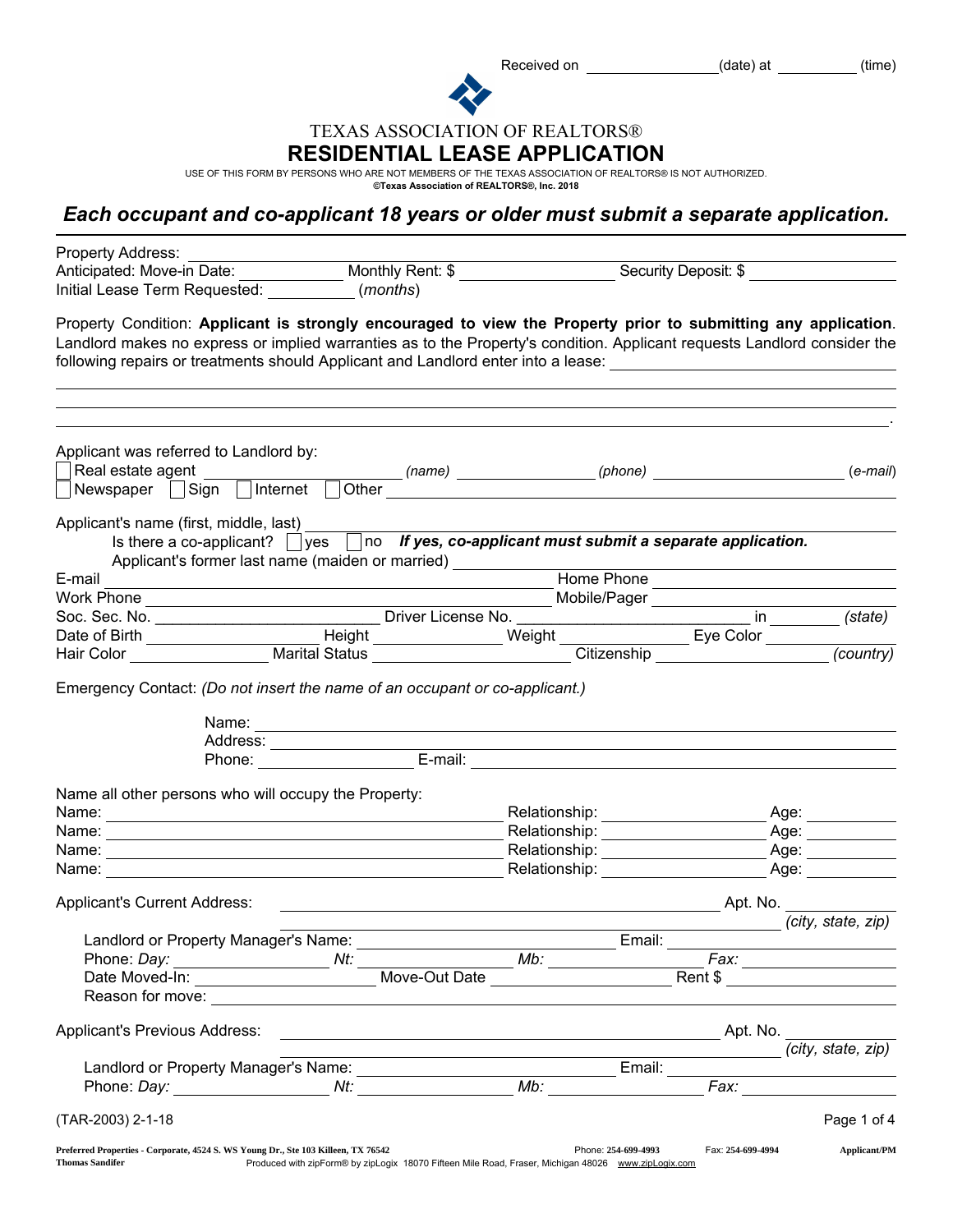| Residential Lease Application concerning           |                                                                                                                                                                                                                                                                                                                                                                                                                                                                                                                                                                                                        |       |                                                                                                                  |                                                                                                                                                                           |
|----------------------------------------------------|--------------------------------------------------------------------------------------------------------------------------------------------------------------------------------------------------------------------------------------------------------------------------------------------------------------------------------------------------------------------------------------------------------------------------------------------------------------------------------------------------------------------------------------------------------------------------------------------------------|-------|------------------------------------------------------------------------------------------------------------------|---------------------------------------------------------------------------------------------------------------------------------------------------------------------------|
|                                                    |                                                                                                                                                                                                                                                                                                                                                                                                                                                                                                                                                                                                        |       |                                                                                                                  |                                                                                                                                                                           |
|                                                    |                                                                                                                                                                                                                                                                                                                                                                                                                                                                                                                                                                                                        |       |                                                                                                                  |                                                                                                                                                                           |
|                                                    |                                                                                                                                                                                                                                                                                                                                                                                                                                                                                                                                                                                                        |       |                                                                                                                  |                                                                                                                                                                           |
|                                                    |                                                                                                                                                                                                                                                                                                                                                                                                                                                                                                                                                                                                        |       |                                                                                                                  | (street, city, state, zip)                                                                                                                                                |
|                                                    |                                                                                                                                                                                                                                                                                                                                                                                                                                                                                                                                                                                                        |       |                                                                                                                  |                                                                                                                                                                           |
|                                                    |                                                                                                                                                                                                                                                                                                                                                                                                                                                                                                                                                                                                        |       |                                                                                                                  |                                                                                                                                                                           |
|                                                    | E-mail: Start Date: Cross Monthly Income: \$                                                                                                                                                                                                                                                                                                                                                                                                                                                                                                                                                           |       |                                                                                                                  |                                                                                                                                                                           |
|                                                    | Note: If Applicant is self-employed, Landlord may require one or more previous year's tax return attested by a CPA,<br>attorney, or other tax professional.                                                                                                                                                                                                                                                                                                                                                                                                                                            |       |                                                                                                                  |                                                                                                                                                                           |
|                                                    |                                                                                                                                                                                                                                                                                                                                                                                                                                                                                                                                                                                                        |       |                                                                                                                  |                                                                                                                                                                           |
|                                                    |                                                                                                                                                                                                                                                                                                                                                                                                                                                                                                                                                                                                        |       |                                                                                                                  | (street, city, state, zip)                                                                                                                                                |
|                                                    |                                                                                                                                                                                                                                                                                                                                                                                                                                                                                                                                                                                                        |       |                                                                                                                  |                                                                                                                                                                           |
|                                                    |                                                                                                                                                                                                                                                                                                                                                                                                                                                                                                                                                                                                        |       |                                                                                                                  |                                                                                                                                                                           |
|                                                    |                                                                                                                                                                                                                                                                                                                                                                                                                                                                                                                                                                                                        |       |                                                                                                                  |                                                                                                                                                                           |
|                                                    |                                                                                                                                                                                                                                                                                                                                                                                                                                                                                                                                                                                                        |       |                                                                                                                  |                                                                                                                                                                           |
|                                                    | List all vehicles to be parked on the Property:                                                                                                                                                                                                                                                                                                                                                                                                                                                                                                                                                        |       |                                                                                                                  |                                                                                                                                                                           |
| <b>Type</b>                                        | Year<br>Make                                                                                                                                                                                                                                                                                                                                                                                                                                                                                                                                                                                           | Model | License Plate No./State                                                                                          | Mo.Pymnt.                                                                                                                                                                 |
|                                                    |                                                                                                                                                                                                                                                                                                                                                                                                                                                                                                                                                                                                        |       |                                                                                                                  |                                                                                                                                                                           |
| <u>Type &amp; Breed</u><br><u>Yes</u><br><u>No</u> | If yes, list all pets to be kept on the Property:<br><b>Name</b><br>Color Weight Age in Yrs. Gender<br>Will any waterbeds or water-filled furniture be on the Property?<br>Does anyone who will occupy the Property smoke?                                                                                                                                                                                                                                                                                                                                                                             |       | Neutered?<br>Declawed?<br>Y.<br> N <br>Y N<br>Y.<br>$Y\Box N$<br> N <br>Y<br>$Y \Box N$<br>N<br>Y<br>N<br>N<br>Y | <b>Rabies</b><br>Shots Current? Bite History?<br>$Y$ $ N$<br>$Y$ $ N$<br>$Y \Box N$<br>$Y \Box N$<br>$Y \cap N$<br>Y<br>N<br>$\overline{\phantom{0}}$<br>Y<br>N<br>Y<br>N |
|                                                    | Will Applicant maintain renter's insurance?<br>Is Applicant or Applicant's spouse, even if separated, in military?<br>If yes, is the military person serving under orders limiting the military person's stay to one<br>year or less?                                                                                                                                                                                                                                                                                                                                                                  |       |                                                                                                                  |                                                                                                                                                                           |
|                                                    | Has Applicant ever:<br>been evicted?<br>been asked to move out by a landlord?<br>breached a lease or rental agreement?<br>filed for bankruptcy?<br>lost property in a foreclosure?<br>had any credit problems, including any outstanding debt (e.g., student loans or medical bills),<br>slow-pays or delinquencies?<br>been convicted of a crime? If yes, provide the location, year, and type of conviction below.<br>Is any occupant a registered sex offender? If yes, provide the location, year, and type of<br>conviction below.<br>Is there additional information Applicant wants considered? |       |                                                                                                                  |                                                                                                                                                                           |
| (TAR-2003) 2-1-18                                  | Produced with zipForm® by zipLogix 18070 Fifteen Mile Road, Fraser, Michigan 48026 www.zipLogix.com                                                                                                                                                                                                                                                                                                                                                                                                                                                                                                    |       |                                                                                                                  | Page 2 of 4<br><b>Applicant/PM</b>                                                                                                                                        |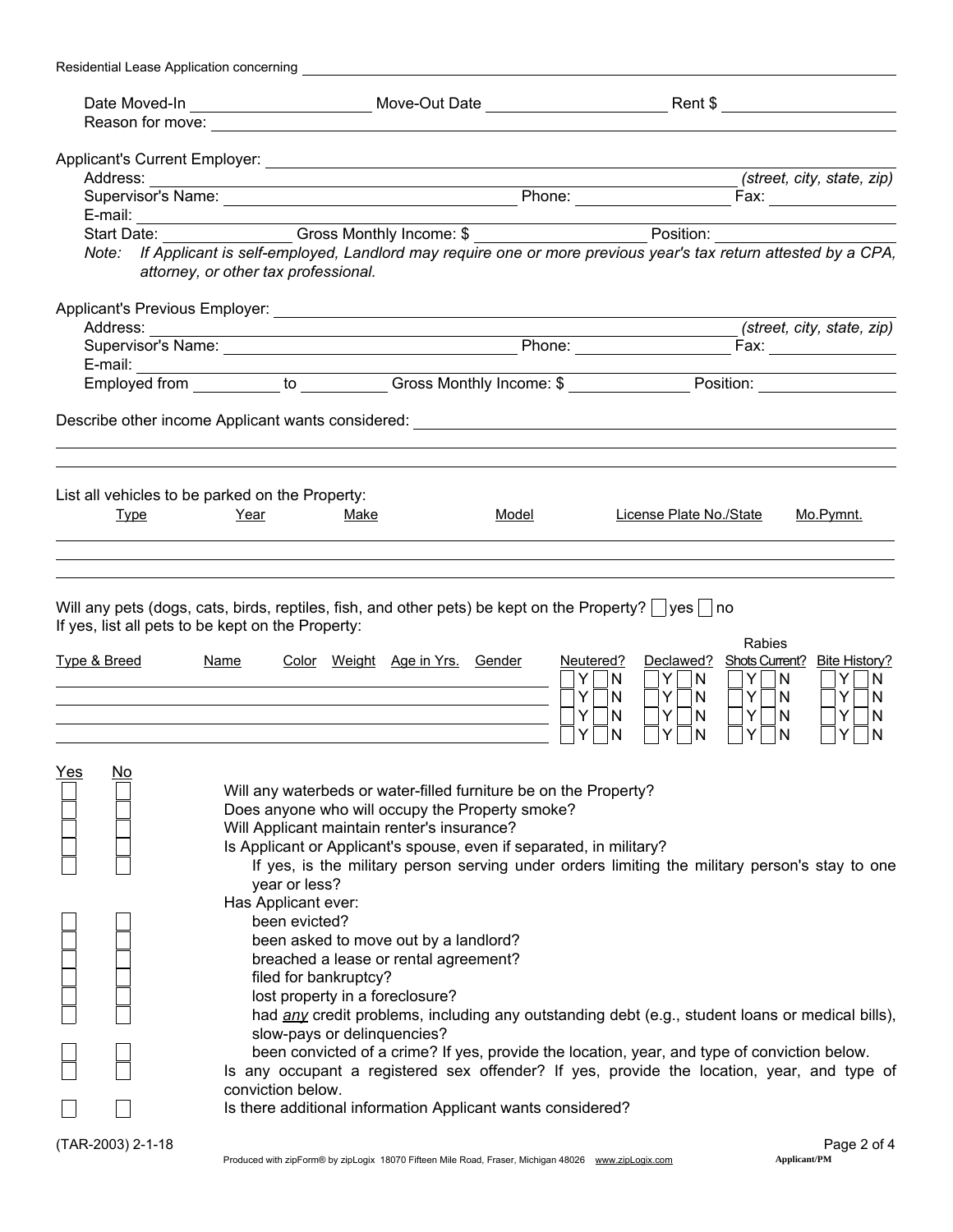| Residential Lease Application concerning |  |  |  |  |
|------------------------------------------|--|--|--|--|
|------------------------------------------|--|--|--|--|

Additional comments:

Authorization: Applicant authorizes Landlord and Landlord's agent, at any time before, during, or after any tenancy, to:

- (1) obtain a copy of Applicant's credit report;
- (2) obtain a criminal background check related to Applicant and any occupant; and
- (3) verify any rental or employment history or verify any other information related to this application with persons knowledgeable of such information.

Notice of Landlord's Right to Continue to Show the Property: Unless Landlord and Applicant enter into a separate written agreement otherwise, the Property remains on the market until a lease is signed by all parties and Landlord may continue to show the Property to other prospective tenants and accept another offer.

Privacy Policy: Landlord's agent or property manager maintains a privacy policy that is available upon request.

**Fees:** Applicant submits a non-refundable fee of  $\frac{1}{3}$  35.00 (entity or individual) for processing and reviewing this application. Applicant  $\Box$  submits  $\Box$  will not submit an application deposit of \$ N/A **to be applied to the security deposit upon** execution of a lease or returned to Applicant if a lease is not executed. **35.00 Preferred Properties**

### Acknowledgement & Representation:

- (1) Signing this application indicates that Applicant has had the opportunity to review Landlord's tenant selection criteria, which is available upon request. The tenant selection criteria may include factors such as criminal history, credit history, current income and rental history.
- (2) Applicant understands that providing inaccurate or incomplete information is grounds for rejection of this application and forfeiture of any application fee and may be grounds to declare Applicant in breach of any lease the Applicant may sign.
- (3) Applicant represents that the statements in this application are true and complete.

| <b>Applicant's Signature</b>                       | Date                |                                                                                                                      |  |
|----------------------------------------------------|---------------------|----------------------------------------------------------------------------------------------------------------------|--|
|                                                    | For Landlord's Use: |                                                                                                                      |  |
| On<br>Applicant                                    |                     | (name/initials) notified<br>by $\Box$ phone $\Box$ mail $\Box$ e-mail $\Box$ fax $\Box$ in person that Applicant was |  |
| approved     not approved. Reason for disapproval: |                     |                                                                                                                      |  |

.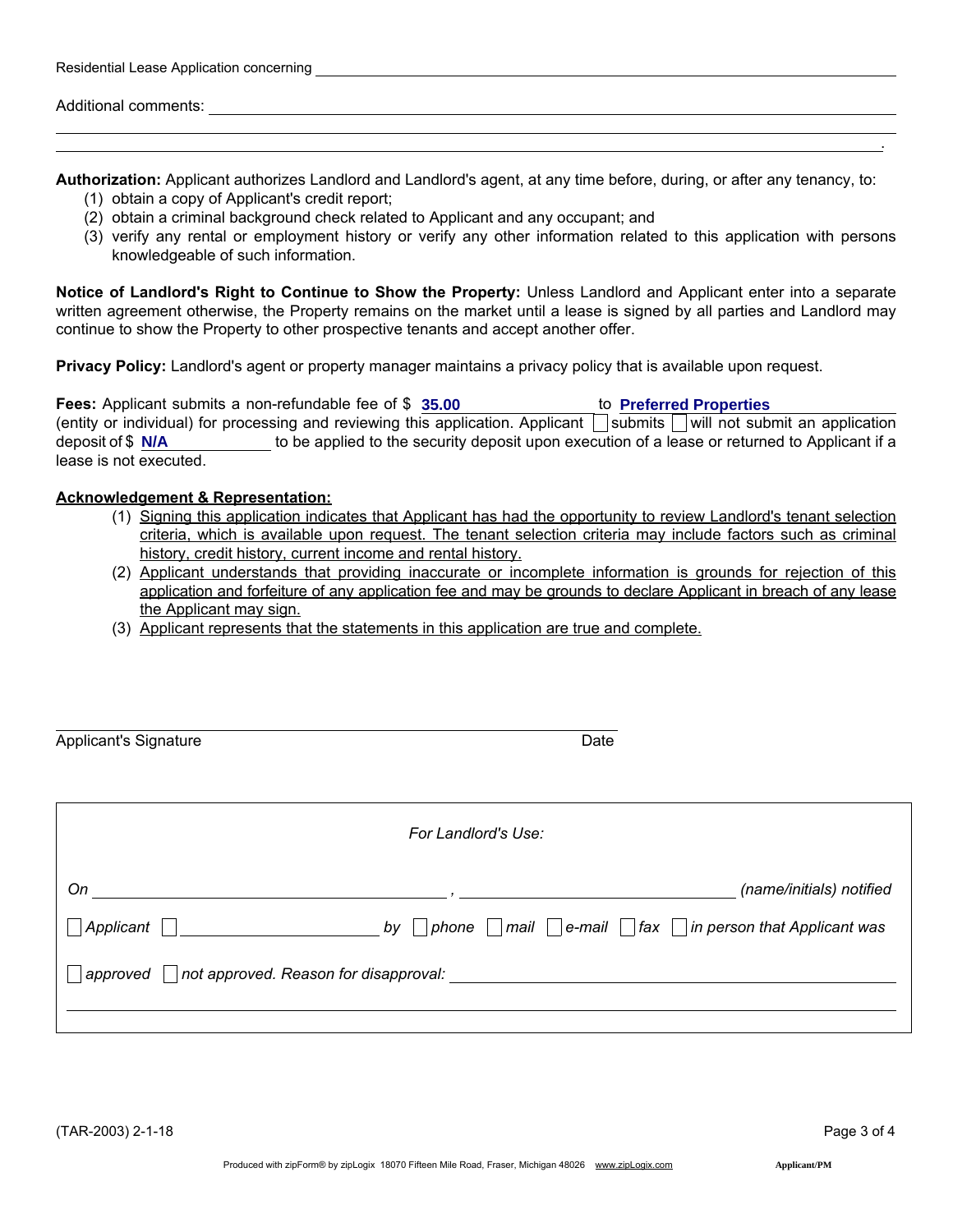

### TEXAS ASSOCIATION OF REALTORS® AUTHORIZATION TO RELEASE INFORMATION RELATED TO A RESIDENTIAL LEASE APPLICANT

USE OF THIS FORM BY PERSONS WHO ARE NOT MEMBERS OF THE TEXAS ASSOCIATION OF REALTORS® IS NOT AUTHORIZED. ©Texas Association of REALTORS®, Inc. 2018

|                                | (Applicant), have submitted an application |
|--------------------------------|--------------------------------------------|
| to lease a property located at |                                            |

*(address, city, state, zip)*.

The landlord, broker, or landlord's representative is:

|               | <b>Preferred Properties</b><br>(name)          |               |       |
|---------------|------------------------------------------------|---------------|-------|
|               | 4524 S WS Young Dr, Ste 103                    |               |       |
|               | <b>Killeen, TX 76542</b><br>(city, state, zip) |               |       |
| (254)699-4993 | (phone)                                        | (254)699-4994 | (fax) |
|               | rent.preferred@gmail.com<br>(e-mail)           |               |       |

I give my permission:

- (1) to my current and former employers to release any information about my employment history and income history to the above-named person;
- (2) to my current and former landlords to release any information about my rental history to the above-named person;
- (3) to my current and former mortgage lenders on property that I own or have owned to release any information about my mortgage payment history to the above-named person;
- (4) to my bank, savings and loan, or credit union to provide a verification of funds that I have on deposit to the above-named person; and
- (5) to the above-named person to obtain a copy of my consumer report (credit report) from any consumer reporting agency and to obtain background information about me.

Applicant's Signature Date Date Date

*Note: Any broker gathering information about an applicant acts under specific instructions to verify some or all of the information described in this authorization. The broker maintains a privacy policy which is available upon request.*

(TAR-2003) 2-1-18 Page 4 of 4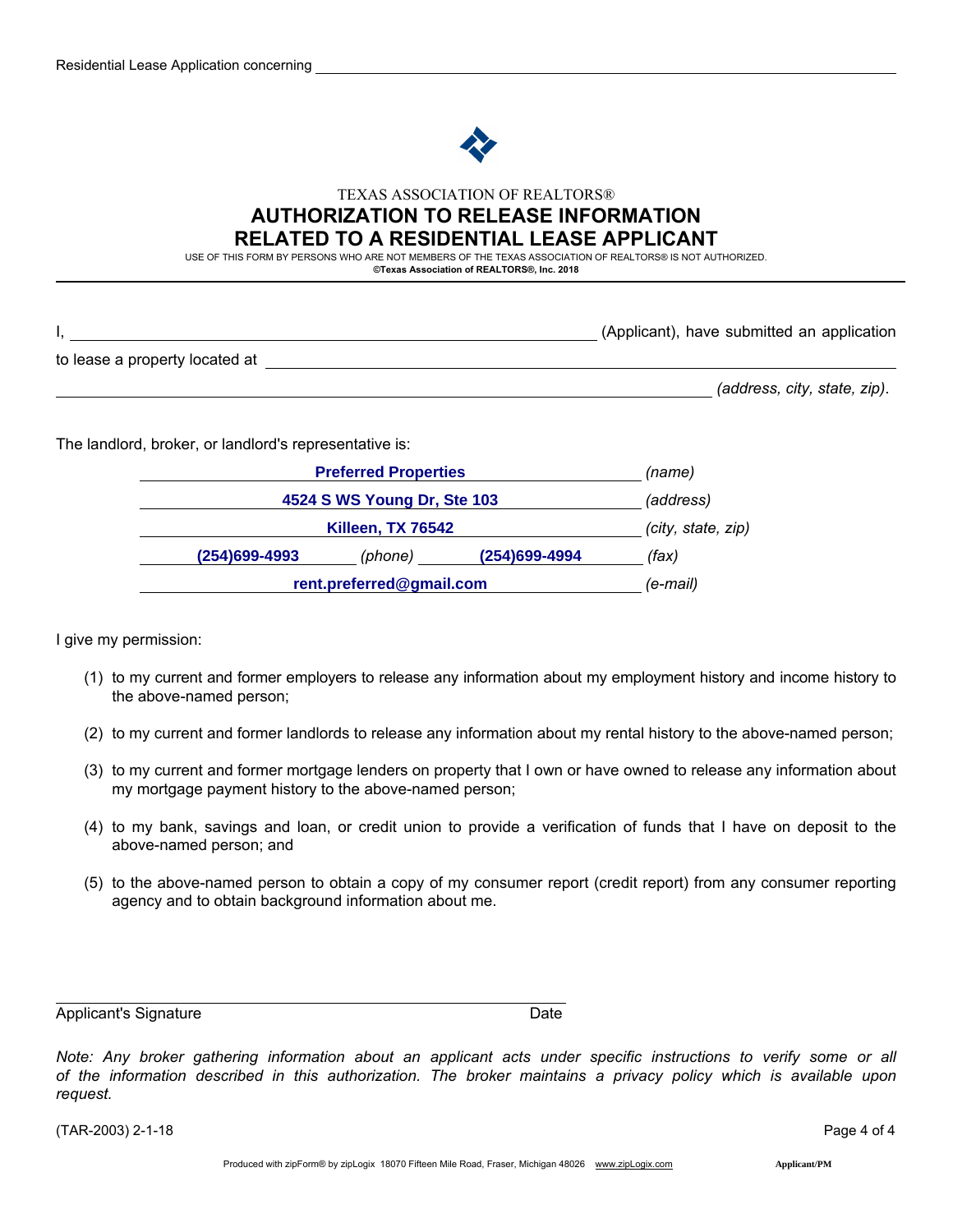

# Information About Brokerage Services

*Texas law requires all real estate licensees to give the following information about brokerage services to prospective buyers, tenants, sellers and landlords.*

### TYPES OF REAL ESTATE LICENSE HOLDERS:

- A BROKER is responsible for all brokerage activities, including acts performed by sales agents sponsored by the broker.
- A SALES AGENT must be sponsored by a broker and works with clients on behalf of the broker.

### A BROKER'S MINIMUM DUTIES REQUIRED BY LAW (A client is the person or party that the broker represents):

- Put the interests of the client above all others, including the broker's own interests;
- Inform the client of any material information about the property or transaction received by the broker;
- Answer the client's questions and present any offer to or counter-offer from the client; and
- Treat all parties to a real estate transaction honestly and fairly.

#### A LICENSE HOLDER CAN REPRESENT A PARTY IN A REAL ESTATE TRANSACTION:

AS AGENT FOR OWNER (SELLER/LANDLORD): The broker becomes the property owner's agent through an agreement with the owner, usually in a written listing to sell or property management agreement. An owner's agent must perform the broker's minimum duties above and must inform the owner of any material information about the property or transaction known by the agent, including information disclosed to the agent or subagent by the buyer or buyer's agent.

AS AGENT FOR BUYER/TENANT: The broker becomes the buyer/tenant's agent by agreeing to represent the buyer, usually through a written representation agreement. A buyer's agent must perform the broker's minimum duties above and must inform the buyer of any material information about the property or transaction known by the agent, including information disclosed to the agent by the seller or seller's agent.

AS AGENT FOR BOTH - INTERMEDIARY: To act as an intermediary between the parties the broker must first obtain the written agreement of each party to the transaction. The written agreement must state who will pay the broker and, in conspicuous bold or underlined print, set forth the broker's obligations as an intermediary. A broker who acts as an intermediary:

- Must treat all parties to the transaction impartially and fairly;
- May, with the parties' written consent, appoint a different license holder associated with the broker to each party (owner and buyer) to communicate with, provide opinions and advice to, and carry out the instructions of each party to the transaction.
- Must not, unless specifically authorized in writing to do so by the party, disclose:
	- that the owner will accept a price less than the written asking price;
	- that the buyer/tenant will pay a price greater than the price submitted in a written offer; and
	- any confidential information or any other information that a party specifically instructs the broker in writing not to disclose, unless required to do so by law.

AS SUBAGENT: A license holder acts as a subagent when aiding a buyer in a transaction without an agreement to represent the buyer. A subagent can assist the buyer but does not represent the buyer and must place the interests of the owner first.

#### TO AVOID DISPUTES, ALL AGREEMENTS BETWEEN YOU AND A BROKER SHOULD BE IN WRITING AND CLEARLY ESTABLISH:

- The broker's duties and responsibilities to you, and your obligations under the representation agreement.
- Who will pay the broker for services provided to you, when payment will be made and how the payment will be calculated.

LICENSE HOLDER CONTACT INFORMATION: This notice is being provided for information purposes. It does not create an obligation for you to use the broker's services. Please acknowledge receipt of this notice below and retain a copy for your records.

| <b>Preferred Properties</b>           | 9002861                               | forthoodtom@qmail.com    | (254)699-4993 |
|---------------------------------------|---------------------------------------|--------------------------|---------------|
| Licensed Broker / Broker Firm Name or | License No.                           | Email                    | Phone         |
| <b>Primary Assumed Business Name</b>  |                                       |                          |               |
| <b>Thomas C. Sandifer</b>             | 586997                                | forthoodtom@qmail.com    | (254)290-4990 |
| Designated Broker of Firm             | License No.                           | Email                    | Phone         |
| <b>Thomas C. Sandifer</b>             | 586997                                | forthoodtom@qmail.com    | (254)699-4990 |
| Licensed Supervisor of Sales Agent/   | License No.                           | Email                    | Phone         |
| Associate                             |                                       |                          |               |
| <b>Kathy Denny</b>                    | 687290                                | rent.preferred@qmail.com | (254)290-0868 |
| Sales Agent/Associate's Name          | License No.                           | Email                    | Phone         |
|                                       | Buyer/Tenant/Seller/Landlord Initials | Date                     |               |

| Regulated by the Texas Real Estate Commission                         |                                                                                                     |                     |                   | Information available at www.trec.texas.gov |
|-----------------------------------------------------------------------|-----------------------------------------------------------------------------------------------------|---------------------|-------------------|---------------------------------------------|
| TAR-2501                                                              |                                                                                                     |                     |                   | IABS 1-0 Date                               |
| Preferred Properties, 4524 S. WS Young Dr., Ste 103 Killeen, TX 76542 |                                                                                                     | Phone: 254-699-4993 | Fax: 254-699-4994 | <b>Tenant Residential</b>                   |
| Thomas Sandifer                                                       | Produced with zipForm® by zipLogix 18070 Fifteen Mile Road, Fraser, Michigan 48026 www.zipLogix.com |                     |                   |                                             |